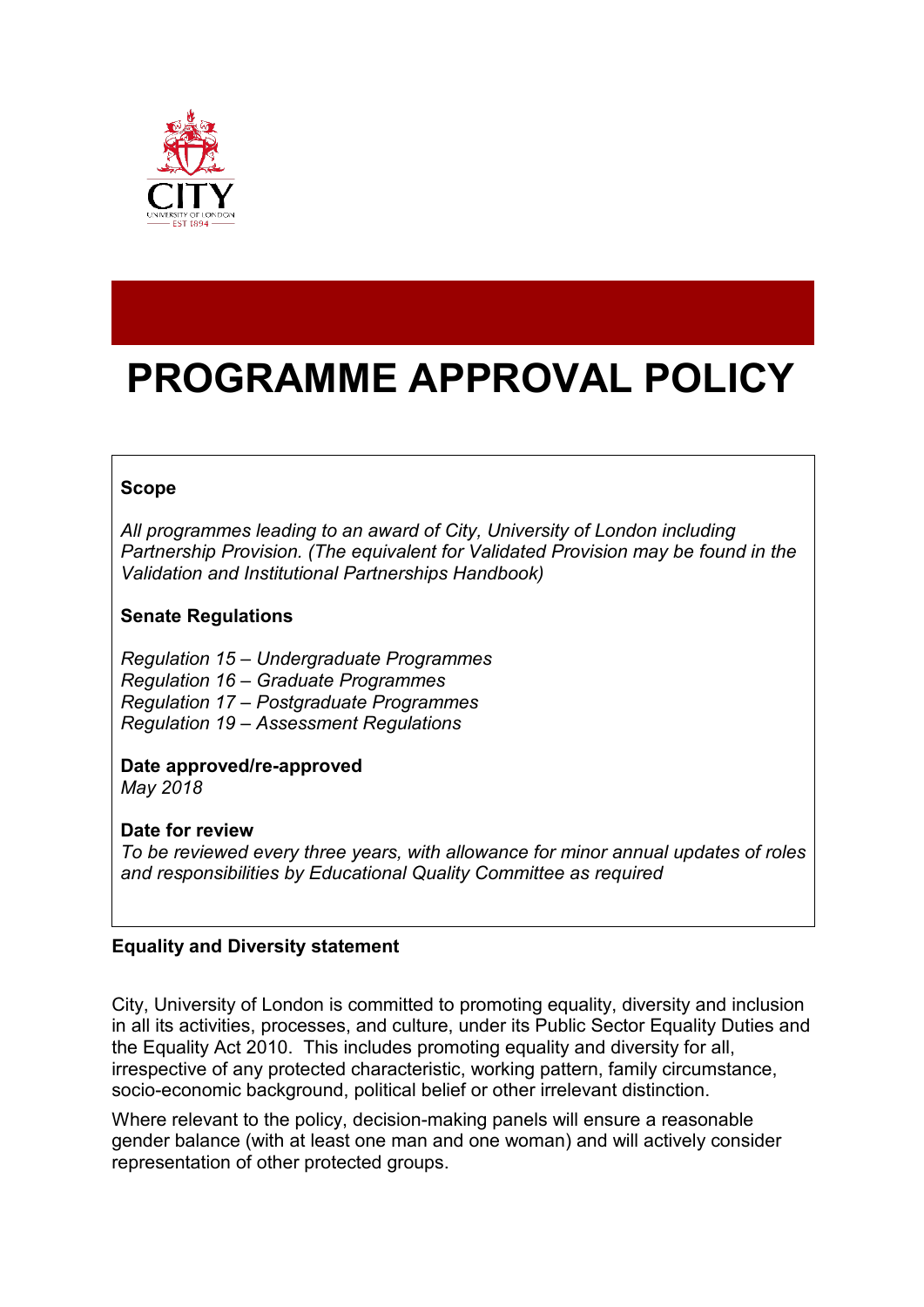# **Programme Approval Policy**

City, University of London operates a process for the approval of all educational provision to ensure that the following are demonstrated:

- Strategic fit
- Demand and financial viability
- High quality learning opportunities
- Robust academic standards

The Deputy President and Provost, advised by the University Programme Approval Committee, is ultimately responsible for the approval of all provision and has oversight of mechanisms for approval.

Where significant amendments to existing provision are being proposed, the extent of change may mean that the proposal falls within the remit of the Programme Approval Policy and Guidance. Schools will liaise with Student and Academic Services on proposals for significant amendments on a case-by-case basis so that the appropriate process can be confirmed.

The approval process for new programmes is intended to provide rigorous scrutiny, whilst being supportive to the programme team and helping to facilitate innovation. The core principles of the programme approval process are:

- supporting the development of high quality, relevant and complementary provision.
- aligning with the University Vision and Strategy
- providing a common framework that is robust, but flexible and responsive to new market opportunities, and the development of new/innovative provision including flexible course delivery.
- being a peer review process, drawing on the expertise of internal colleagues and external experts, including the professional services such as LEaD.
- promoting constructive and challenging discussion of matters related to academic provision and the quality of the student learning experience.
- allowing for the enhancement of proposals drawing on internal and external innovation and good practice.
- having significant staff and, where appropriate, employer and student input from the earliest stages of development.
- articulating, as far as possible, with the:
	- o Planning round
	- o PSRB accreditations
	- o Research Council requirements
- being evidence based, drawing on high quality proposals, well developed budgets, market research and employer and student feedback.

All programmes should conform to the University Credit Framework, and align to City's quality framework as set out in the Student Policies and Regulations.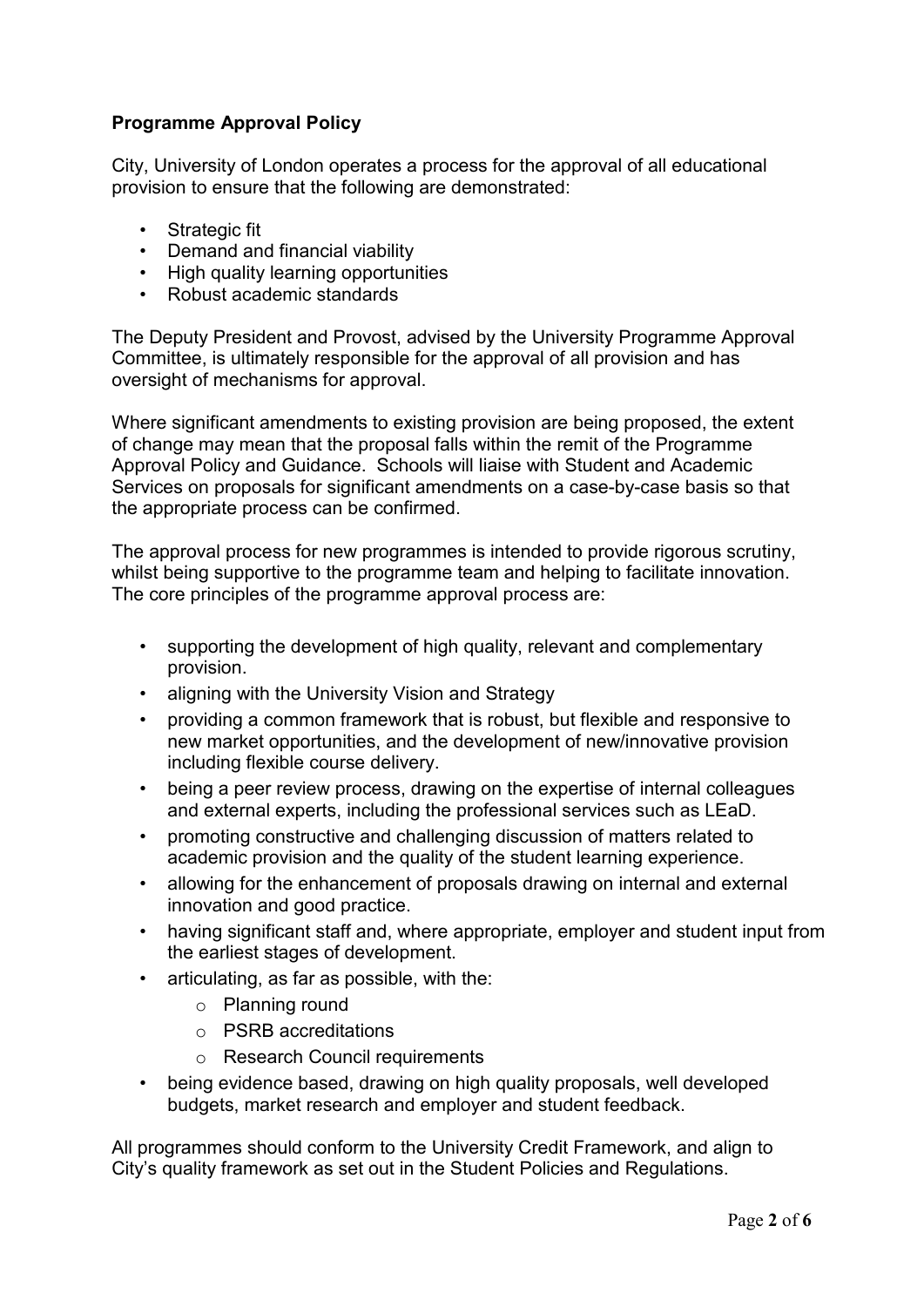Proposals involving partner institutions are considered in line with the University's Partnership Policy.

A Programme Specification will be produced for each programme, and will be the definitive source of programme information for use in marketing and programme handbooks. The University has an approved template for programme and module specifications.

Programme teams should, in all instances, work with the relevant Professional Services to support and facilitate developments.

The approval process is managed by Student and Academic Services, which will support Schools with academic development matters in relation to City, University of London's educational offer, and the internal and external quality framework.

The process involves two main stages, consisting of School and University oversight:

Stage 1 – Strategic Consideration and Resourcing: to consider if a proposal is academically sound, as well as financially viable; this will include evidence of a viable and sustainable market.

Stage 2 – Full Approval: this is a closer consideration of the detailed academic proposal including full programme specifications, regulations and module descriptions.

No programme can be advertised before University Stage 1 approval is granted and any conditions to be met prior to marketing are approved by the Chair of UPAC. Final and full approval is required before applicants may be offered a place on a programme and before its commencement.

The process is designed to ensure the appropriate involvement of relevant Professional Services including: Learning Enhancement and Development (LEaD) (for educational and curriculum development and technology enhanced learning), Quality and Academic Development (policy and regulatory alignment and development of collaborative provision), Academic Operations (for matters relating to the academic model and the SITS record system), Timetabling (to ensure timetabling requirements are available), IT Services, the Library (to confirm resourcing), Finance and Research and Enterprise (for matters relating to broader research strategy).

## **Stage 1 – Strategic Consideration**

The aims of the Stage 1 approval are to:

- establish that the proposed programme aligns with the University Vision and Strategy and School Plans.
- establish appropriate availability of resources to provide a high-quality academic experience.
- ensure market intelligence and information is robust and well evidenced
- establish financial viability alongside appropriate resourcing required for a high quality student learning experience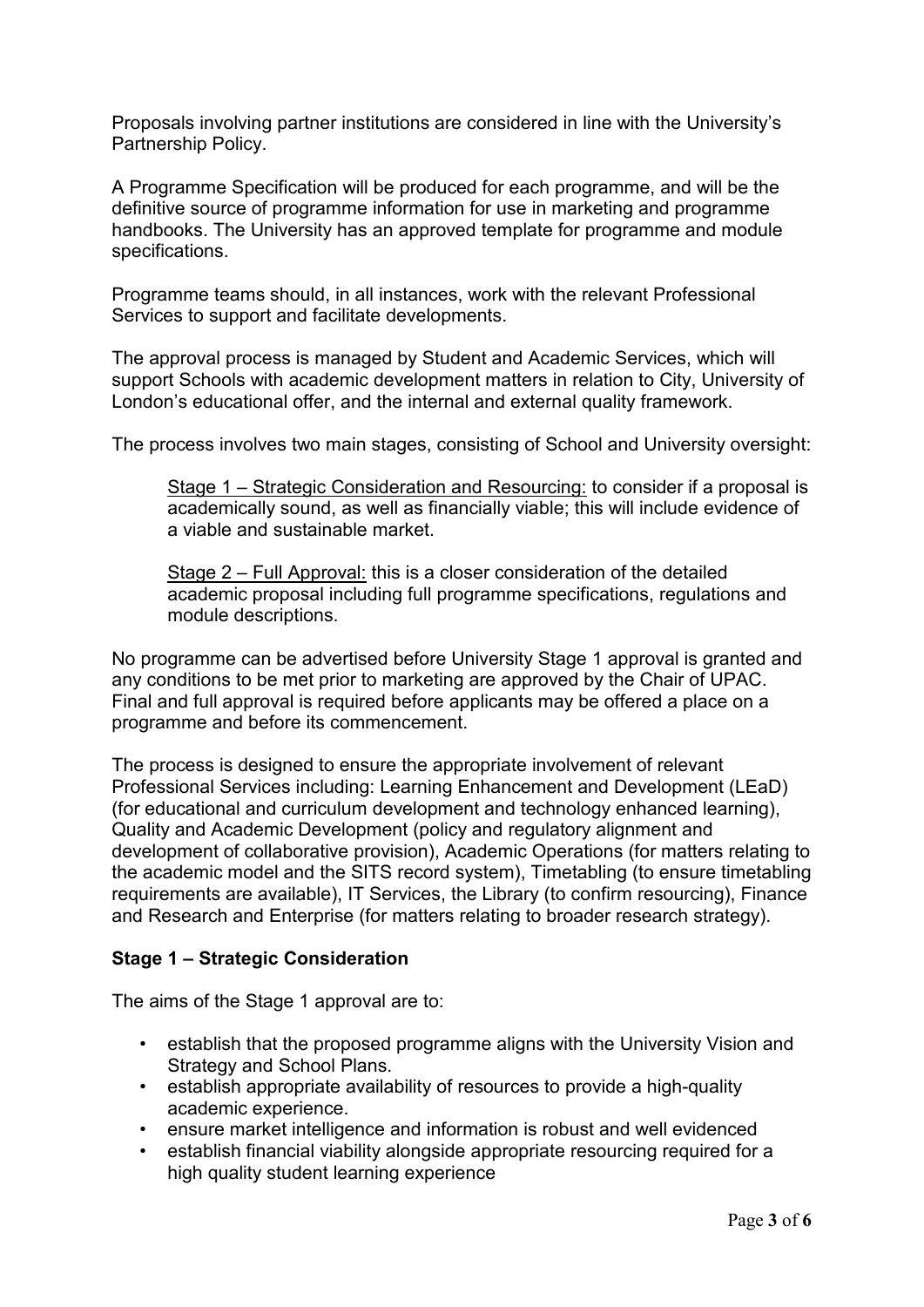- establish the proposed mode of delivery of the programme
- agree the programme title, level and outline structure.

Approval from the School Dean, the Chair of PARC (Programme Approval and Review Committee) and Finance is required prior to submission of the proposal documentation to Student and Academic Services. The submission will be presented to the University Programme Approval Committee (UPAC) for scrutiny. The Programme Team will be invited to attend the Stage 1 UPAC meeting to provide clarification on the proposals.

No programmes can be advertised before City Stage 1 approval is granted. Upon receipt of Stage 1 UPAC approval, marketing of the programme may commence, including the caveat '"*This programme is currently under development and is subject to final approval. For further information, please contact the [name of School/Department]",* subject to any pre-marketing conditions being met and approved by the Chair of UPAC.

Responses to any conditions arising from Stage 1 UPAC must be confirmed by the Chair of UPAC Stage 1, unless met through the Stage 2 submission, in advance of Stage 2 UPAC approval.

# **Stage 2 – Full Approval**

The aims of the Stage 2 approval are to undertake a rigorous oversight of the academic detail of the proposed programme, in particular the:

- appropriateness of standards relating to the level and title of the proposed award
- academic coherence of the programme including:
	- o Curriculum design which enables the learning outcomes of the programme (including verification that the core modules enable all students on the programme to meet the set programme learning outcomes).
	- o Appropriateness of assessment methodologies and strategy in accordance with the learning outcomes and discipline.
	- $\circ$  The role and nature of placement provision and student mobility opportunities on the programme (where appropriate)
- ensuring learning opportunities of the programme are inclusive and will enable students from diverse backgrounds to engage and achieve the learning outcomes.
- the relationship between current research in the field and proposed programme and modules.
- ensuring the robustness of the content of the programme specification for publication.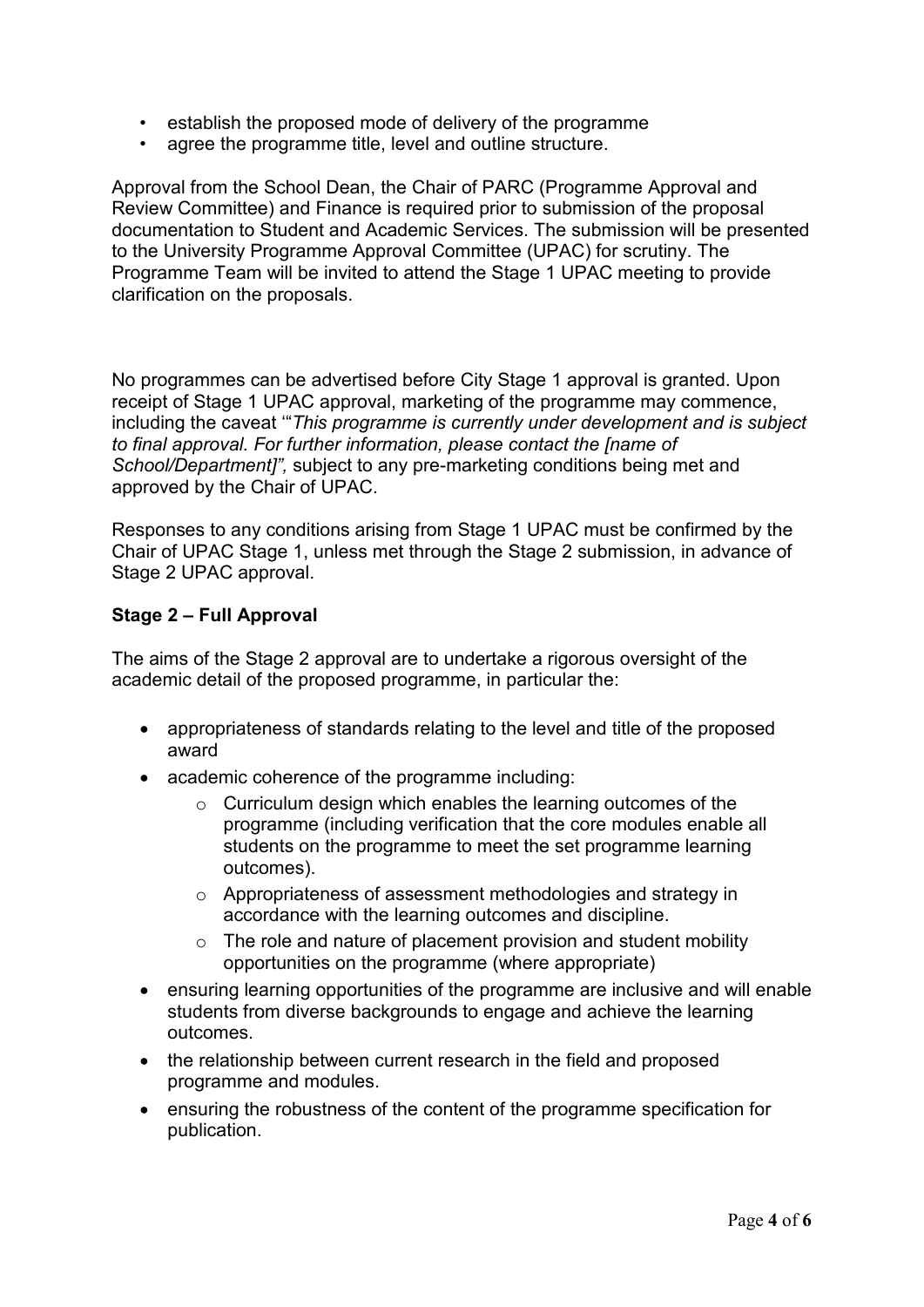The Stage 2 proposal is submitted to the School PARC for scrutiny and approval prior to submission to UPAC. The Programme Team will be invited to attend the Stage 2 UPAC meeting to provide clarification and discuss the programme in detail.

A programme will be considered fully approved upon receipt of confirmation from the Chair of the UPAC Stage 2 meeting, of the responses to any conditions and recommendations and formal approval has been granted by the Deputy President and Provost. It is at this point that any marketing caveats may be removed, and offers may be granted to applicants.

After agreement by UPAC the new programme will be approved by the Deputy President and Provost. Student and Academic Services will liaise with the relevant Professional Services to ensure the approved programme is appropriately recorded on the City's systems and full marketing and recruitment can commence.

# **Reporting**

Student and Academic Services will provide an annual report to Educational Quality Committee and Senate on the outcomes of the programme approval process.